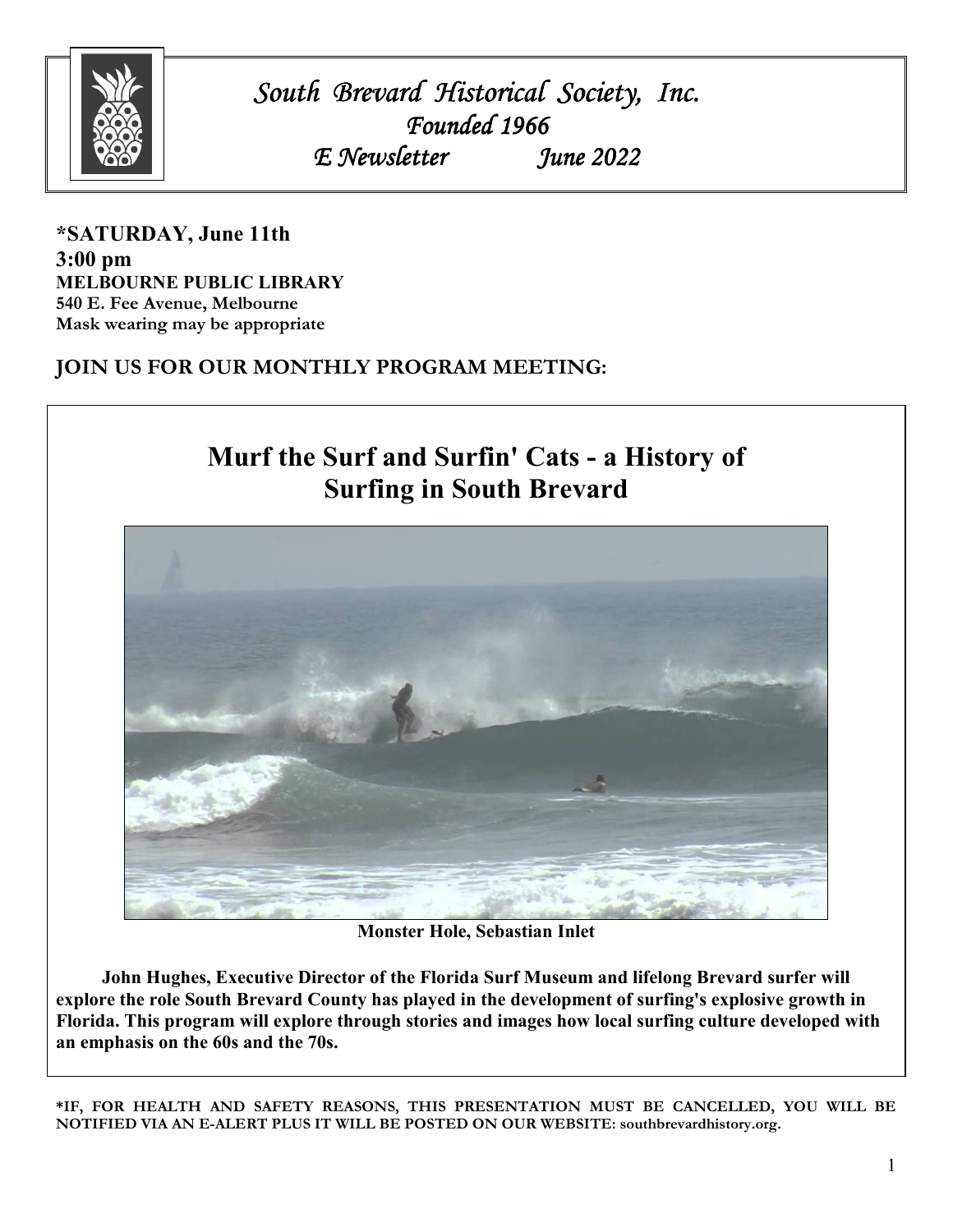# **DEAR MEMBERS AND FRIENDS,**

**Dear Members and Friends,** 

 **We'll be taking a break from our monthly programs for July and August. Work will continue, however, as board members and other volunteers continue to refine the office and collection space we maintain in Palm Bay. Under the direction of Diane Newman, we'll continue to archive then make our "paper" collection of documents, clippings, and photographs more easily accessible for research. Textiles have been evaluated and inventoried by Kathi Harbaugh and are on their own shelf in the collection area. I hope we can begin to evaluate and organize our remaining "artifacts" over the summer. If you would like to help with this project please call me or get in touch using our email address: contact@southbrevardhistory.org.** 

 **Have a relaxing, safe and fun summer.** 

 *Carol*  **Carol Andren, President SBHS (321.725.4115)** 

**UPCOMING PROGRAMS: Although the SBHS take a break for June and July we are working on our program line up beginning in September. If there is a special event or activity over the summer that may be of special interest we will post it on our website and/or send out a special email.**

# **UPDATES:**

**GREEN GABLES IT'S A GO !!!!!!** 

 **The Florida Matching Funds Grant for Purchase was approved as part of the state's budget. Congratulations to all of the Green Gables Group who worked so hard to make that possible!!! Next step: paperwork……**

# **OVER THE SUMMER:**

 **GREEN GABLES https://greengables.org Open House - Saturdays from 10AM until 2PM**

# **Celebrate the 4th of July at Green Gables**

 **Green Gables is the perfect spot to view the city fireworks display. Bring your own chairs and sit by the river's edge. There will be music and food booths. Cost is \$10 per car or \$15 at the gate. Please no alcohol or smoking. Event is from 7pm-10pm** 

 **LIBERTY BELL MUSEUM FLAG DAY June 14th 6:30pm You are cordially invited to our Annual Flag Day Ceremony at the Melbourne Liberty Bell Museum. http://honoramerica.org/** 

## **"WRITING YOUR LIFE" A Class by Linda Jump**

 **If you missed our March program presentation on writing your memoir, you can sign up for Linda Jump's class, "Writing Your Life", at the "Shepherd's Center" at Riviera United Church of Christ in Palm Bay. The once a week class runs from July 7 – July 28. Go to: www.shepherdscenterofsb.org.**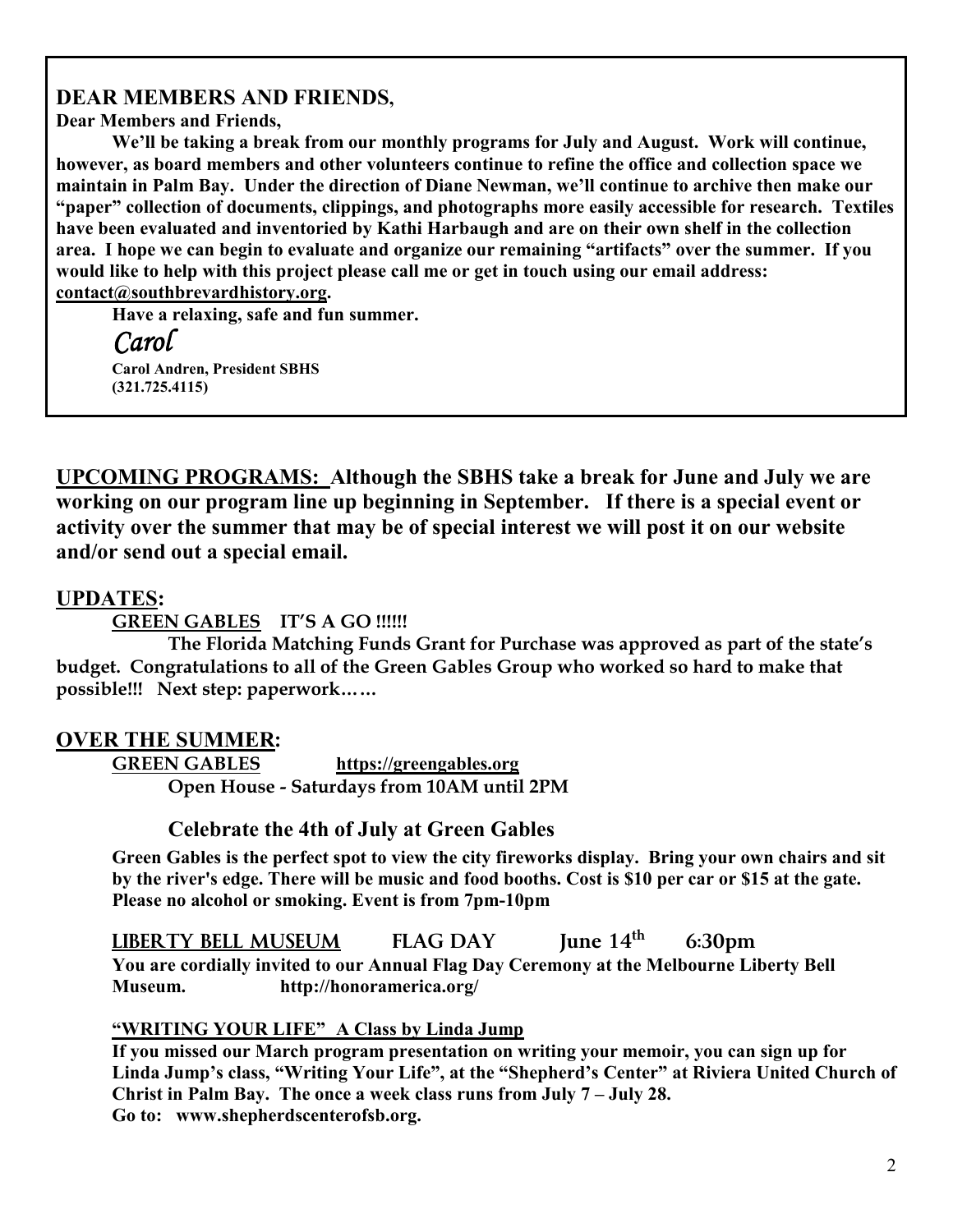### **BOOK REVIEW BY KATHI HARBAUGH**

# **ON A WAVE by Thad Ziolkowski**

**We all know how important surfing is in Brevard County. After all we have RonJon's in Cocoa Beach and surfing competitions, the Florida Surfing Museum, and the famous surfing champion Kelly Slater. In 2019 The Florida Historical Society had its annual meeting at Cape Canaveral in honor of the 50th anniversary of the first moon landing. Several of the engineers who worked on the Apollo here in Brevard County commented on how important surfing was to the moon mission. Surfing kept the kids happy so daddy could concentrate on getting someone on the moon.** 

 **On A Wave is a short memoir written by Thad Ziolkowski. In the late 1960's at the age of nine, Ziolkowski was ripped from the life he knew when his parents divorce and his mother marries a new husband. His new step father worked for NASA and Thad and his younger brother found themselves in Brevard County, a place very different from Washington, DC where he had been living. He loves Florida, the beach, the lizards and snakes, the sun. But everything is not great in his family life or with the bullies at school.** 

 **Surfing becomes the thing helps him through the difficulties that are happening in his life. He sees the surfers and knows immediately this is what he wants to do. He doesn't have a board or the right clothes, but he is determined to become a surfer. For his tenth birthday he is given an old , large foam and wood board. It is big and heavy and must be carried on his head across A1A to get to the beach from his apartment. But he learns to read the various kind of waves, to get up and stay on the board, and the surfer etiquette of catching a wave.** 

 **Before I read this book, all I knew about surfing was guys standing on boards riding on the water. But when Ziolkowski is out on the ocean, he is in a totally different world of water and wind, and sea life. His writing brings you into that world, both physically and emotionally. What a gift for those of us who will never experience surfing ourselves.** 

 **This book was a delight to read, the writing has a soft tone of someone looking back on memories both cherished and life changing. And as Ziolkowski describes his life in this world, he quietly brings back a time that many of us remember when there was only palmetto and sea oats between A1A and the beach and some beaches were inhabited by very few surfers or beach walkers.** 

**For readers who want to investigate more about surfing in Brevard County, here are some places to start.** 

**Cocoa Beach, Florida: the East Coast capital of surfing**

**https://www.surfertoday.com/surfing/cocoa-beach-florida-the-east-coast-capital-of-surfing**

**Florida Surf Museum**

**https://floridasurfmuseum.org/**

**Surfing Santas**

**https://en.wikipedia.org/wiki/Surfing\_Santas**

**\*\*\*\*\*\*\*\*\*\*\*\*\*\*\*\*\*\*\*\*\*\*\*\*\*\*\*\*\*\*\*\*\*\*\*\*\*\*\*\*** 

#### **SBHS BOARD OF DIRECTORS**

**Officers: President, Carol Andren; Vice Presidents, Denise Bozeman and Jim Poulos; Secretary, Barbara Arthur; Treasurer, Annita Full. Directors: Martha Beaujean Collins, Rick Dillen, Wiley Elliott, Kathy Harbaugh, Janie Stewart.** 

**The South Brevard Historical Society, Inc., is a non-profit corporation and an IRS 501 (C) 3 organization. All contributions are tax-deductible by limits of law. A copy of the official registration and financial information may be obtained from the Florida Division of Consumer Services by calling 1-8OO-HELP FLA. P.O. Box 1064, Melbourne, Florida, 32902-1064** 

> **Visit us on: www.southbrevardhistory.org**